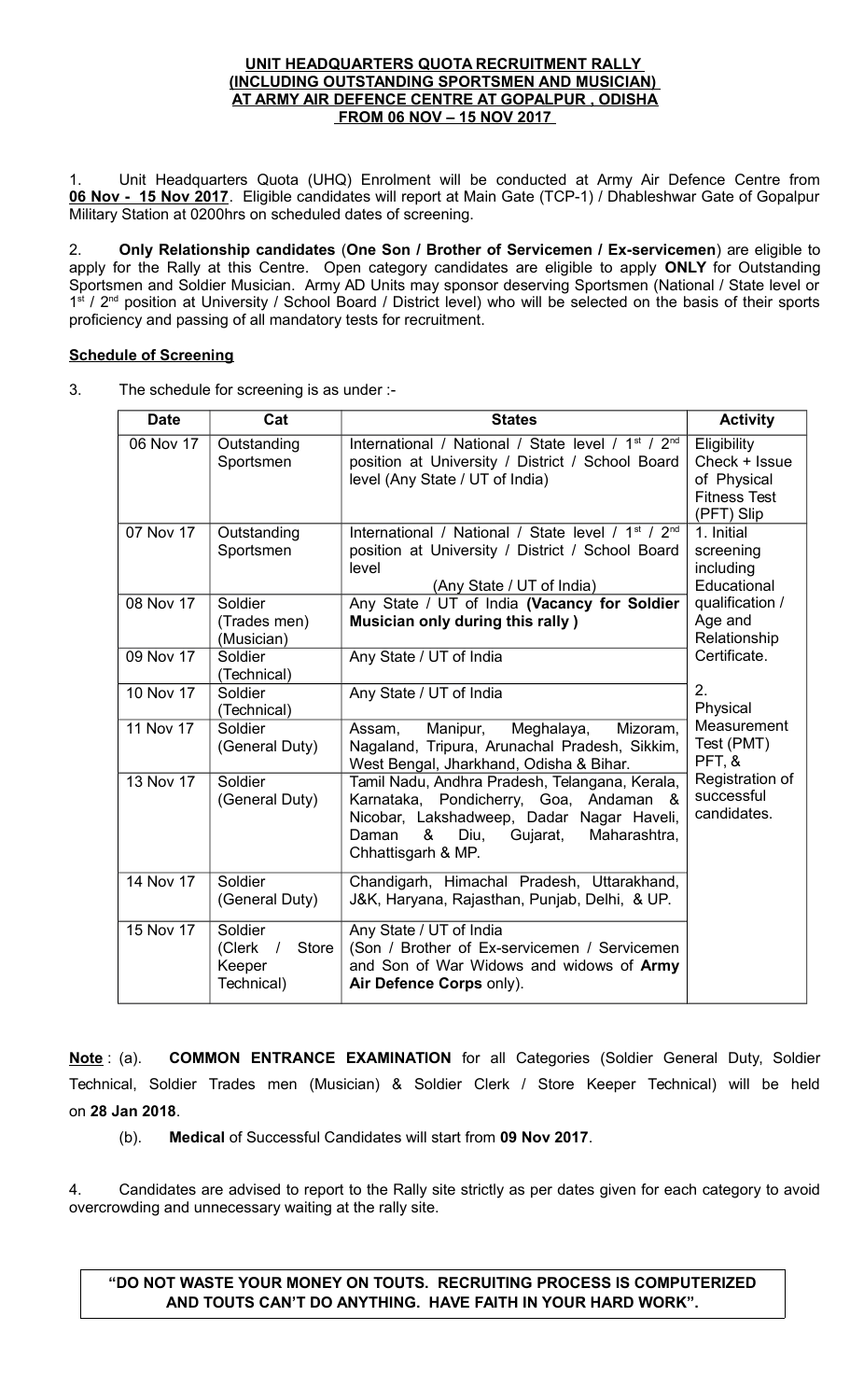# **Education Qualification**

# 5. **Soldier Technical.**

(a) 10+2 /Intermediate exam pass in Science with Physics, Chemistry, Maths and English with 50% Marks in aggregate and 40% marks in each subject.

## 6. **Soldier General Duty.**

(a) Educational qualification for Soldier(GENERAL DUTY) is Matric /10<sup>th</sup> /SSLC and equivalent with minimum **45% marks in aggregate** (minimum D grade in indl subject and overall aggregate of '**C2' grade or 4.75 pts** for Board with Grading System) and minimum 33% Marks in each subject studied at Matric /10<sup>th</sup> /SSLC level, without mentioning any specific subjects.

## 7. **Soldier Trades men**

(a)  $10^{th}$  / Matric / SSLC simple pass.

# 8. **Soldier Clerk / Store Keeper Technical**.

(a) Should have secured **50% marks in each subject** and **60% marks in aggregate** in Class XII.

(b) Should have studied English and Maths / Accts / Book Keeping in Class XII or X and should have secured min 50% marks in each of these subjects, whether it was studied in Class XII or X.

(c) Even, if a candidates is a graduate or has a higher qualification, percentage of marks scored in Class XII would be applicable towards his eligibility.

(a) Typing Test of 10 minutes duration will be administered once phase – ii of the Revised Recruitment System is implemented as part of the online computer based examination for Soldier Clerk / Store Keeper Technical / Inventory Management categories.

# **Physical Standards**

9. The state/region wise physical standard required are as under : -

| Region               | <b>State</b>                                                                                                                                                                                                                                                        | Height (Cms)  |                 |            | Chest                                            | Wt   |
|----------------------|---------------------------------------------------------------------------------------------------------------------------------------------------------------------------------------------------------------------------------------------------------------------|---------------|-----------------|------------|--------------------------------------------------|------|
|                      |                                                                                                                                                                                                                                                                     | Soldier       | Soldier         | ClK/       | (Cms)                                            | (Kgs |
|                      |                                                                                                                                                                                                                                                                     | Genera        | <b>Technica</b> | <b>SKT</b> |                                                  |      |
|                      |                                                                                                                                                                                                                                                                     | I Duty        |                 |            |                                                  |      |
|                      |                                                                                                                                                                                                                                                                     | &             |                 |            |                                                  |      |
|                      |                                                                                                                                                                                                                                                                     | <b>Trades</b> |                 |            |                                                  |      |
|                      |                                                                                                                                                                                                                                                                     | men           |                 |            |                                                  |      |
| Western<br>Himalayan | Jammu & Kashmir, Himachal Pradesh,<br>Punjab Hill (Area South and West of the<br>Inter State Border between Himachal<br>Pradesh and Punjab and North and East<br>of Road Mukerian, Hoshiarpur, Garh<br>Shankar<br>and Ropar), Garhwal<br>and<br>Kumaon (Uttrakhand) | 166           | 163             | 162        | 77                                               | 48   |
| Eastern<br>Himalayan | Sikkim, Nagaland, Arunachal Pradesh,<br>Manipur, Tripura, Mizoram, Meghalaya,<br>Assam and Hill Region of West Bengal<br>(Gangtok, Darjeeling and<br>Kalimpong<br>Districts)                                                                                        | 160           | 157             | 160        | 77                                               | 48   |
| Western<br>Plains    | Punjab, Haryana, Chandigarh, Delhi,<br>Rajasthan and Western Uttar Pradesh<br>(Meerut and Agara Division)                                                                                                                                                           | 170           | 170             | 162        | 77                                               | 50   |
| Eastern<br>Plains    | Eastern Uttar Pradesh, Bihar, West<br>Bengal Jharkhand and Orissa                                                                                                                                                                                                   | 169           | 169             | 162        | 77                                               | 50   |
| Central<br>Plains    | Madhya Pradesh, Chattisgarh, Gujarat,<br>Maharashtra, Dadar, Nagar, Haveli,<br>Daman and Diu                                                                                                                                                                        | 168           | 167             | 162        | 77/76*<br>*(Soldier<br><b>Technical</b><br>only) | 50   |
| Southern<br>Plains   | Andhra Pradesh, Karnataka, Tamil Nadu,<br>Kerala, Goa and Puducherry                                                                                                                                                                                                | 166           | 165             | 162        | 77                                               | 50   |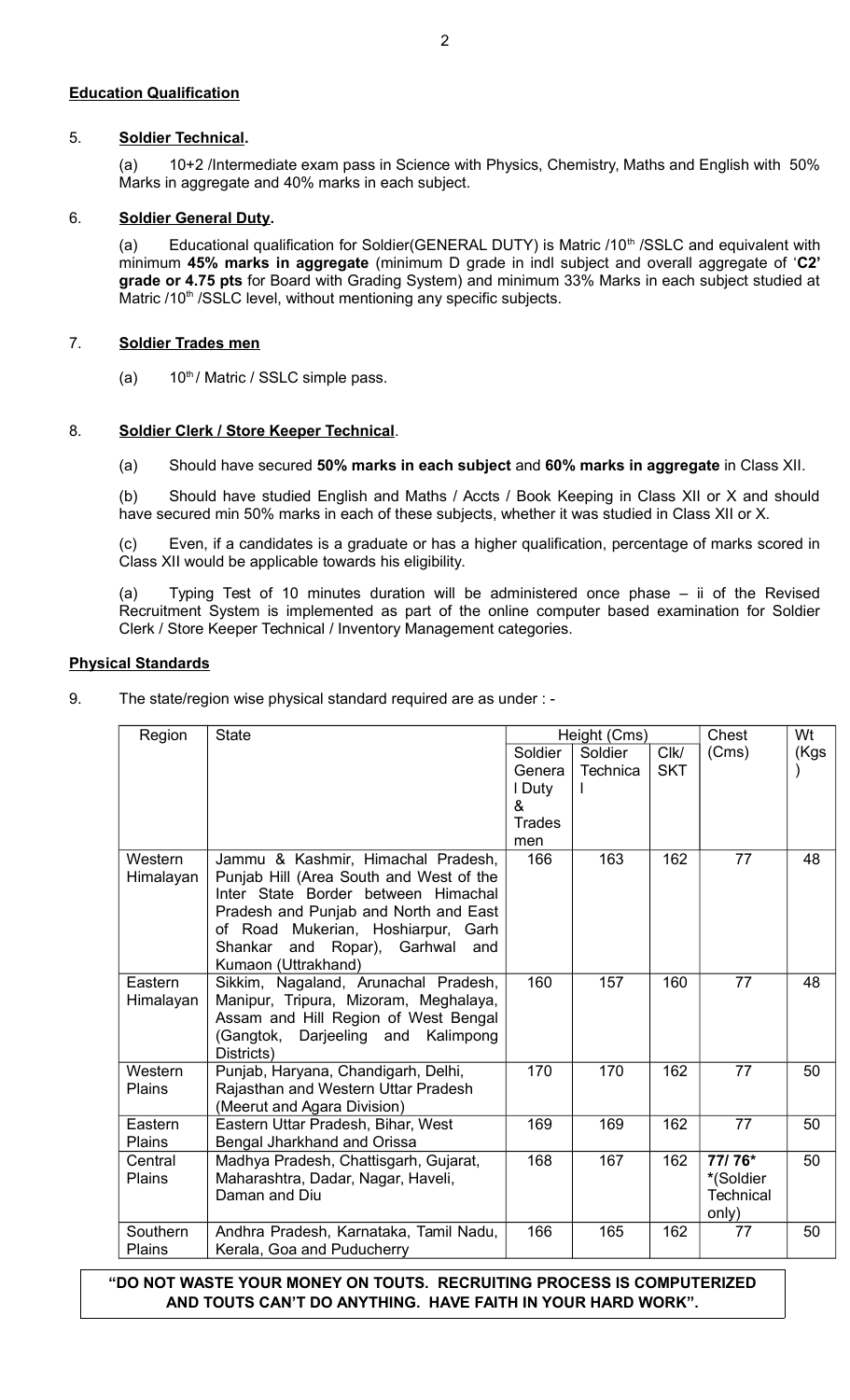### **Relaxation in Physical Standard**

10. The following categories will be permitted for relaxations in physical standards as mentioned against each :-

| <b>Ser</b><br><b>No</b> | Cat                                                                                                                                                                                                                                                            | Height<br>(Cms) | <b>Chest</b><br>(Cms) | Weight<br>(Cms) |
|-------------------------|----------------------------------------------------------------------------------------------------------------------------------------------------------------------------------------------------------------------------------------------------------------|-----------------|-----------------------|-----------------|
| (a)                     | Son of War Widow, Son of widow, son of Ex-servicemen, son of<br>servicemen and Widow of Ex-Servicemen adopted Son / Son-<br>in-Law of a War Widow, if she has no son and including a<br>legally adopted son of serving Soldier/ Ex-Servicemen.                 | 2               |                       | 2               |
| (b)                     | Outstanding Sportsmen (National / State & those who<br>represented District, College / School State / University / Board<br>Championship & earned $1st / 2nd$ position).                                                                                       | $\mathcal{P}$   | 3                     | 5               |
| (c)                     | For candidates belonging to chronically poor areas and those<br>desirous of joining overage categories who are from families<br>engaged in traditional profession. This relaxation may be given<br>at the discretion of DDG Rtg (States) or Centre Commandants | Nil             | Nil                   | 2               |

**Note**:-

(i) Every candidate must have a minimum chest expansion of 5 Cms.

(ii) **AN ELIGIBLE CANDIDATE CAN BE GRANTED PRESCRIBED RELAXATION IN ALL THREE MEASUREMENTS OF A PARTICULAR CATEGORY**. However, he can claim dispensation of only one cat i.e. **either** Parental / Sportsman / Chronically poor area.

(iii) Second Son will also get relaxation in Physical Measurement, however will not get Bonus Marks.

11. **Age Variation**. Variation up to 366 days in date of birth in Relationship Certificate and Education Certificate is acceptable as **minor variation,** however, any variation beyond **366 days** will be treated as a **major variation** and candidate will **NOT be eligible** for enrolment under UHQ Quota. **They may however apply through nearest AROs for selection as Open Cat candidates**.

12. **Marital Status**. Married persons below 21 years of age will not be eligible for recruitment except in case of real brother of battle casualty who marries widow of the battle casualty. In such cases, required documents will be forwarded to Recruiting Directorate for waiver of the QR by the competent authority. Enrolled candidates who are above 21 yrs of age and married will not ask for any married accommodation or any other allied privileges available to married personnel during the training.

13. **Age Limit**. The age of candidates as per trade / category will be calculated as on first day of rally i.e **06 Nov 2017**. Candidates born between the following dates are eligible to participate :-

| Category               | <b>Age Limit</b>                                   | Date of birth should be between |                  |  |
|------------------------|----------------------------------------------------|---------------------------------|------------------|--|
|                        |                                                    | Not before                      | <b>Not after</b> |  |
| Soldier (General Duty) | 17 Yrs 06 months to 21 Yrs                         | 06 Nov 1996                     | 06 May 2000      |  |
| Soldier(Technical)     | 17 Yrs 06 months to 23 Yrs                         | 06 Nov 1994                     | 06 May 2000      |  |
|                        | Soldier(Trades men)   17 Yrs 06 months to 23 Yrs   | 06 Nov 1994                     | 06 May 2000      |  |
| (Musician)             |                                                    |                                 |                  |  |
|                        | Soldier(Clerk / Store   17 Yrs 06 months to 23 Yrs | 06 Nov 1994                     | 06 May 2000      |  |
| Keeper Technical)      |                                                    |                                 |                  |  |

14. **Relationship Criteria**. UHQ Quota is applicable for **only ONE Son/ ONE real Brother of Serviceman / ESM**. Original Relationship Certificate issued by concerned Records Office is mandatory and will be verified prior to enrolment. Relaxation in Physical Criteria and Bonus Marks is applicable in case of son only.

15. **Enrolment of second Son**. UHQ Quota can also be availed by **Second Son** of a Serviceman / ESM on the Relationship Cert of his Brother (First Son who has already been enrolled). However, the **Second Son** will get the relaxation in Physical Measurement only on producing of Relationship Certificate of his father but **NO BONUS MARKS** will be awarded.

16. **Priority Status**. The priority for Recruitment as laid down by IHQ of MoD (Army) is as given below :-

# (a) **Priority-1 (Own Regt / Corps : Battle Casualty / Liberalized Family Pensioners)**.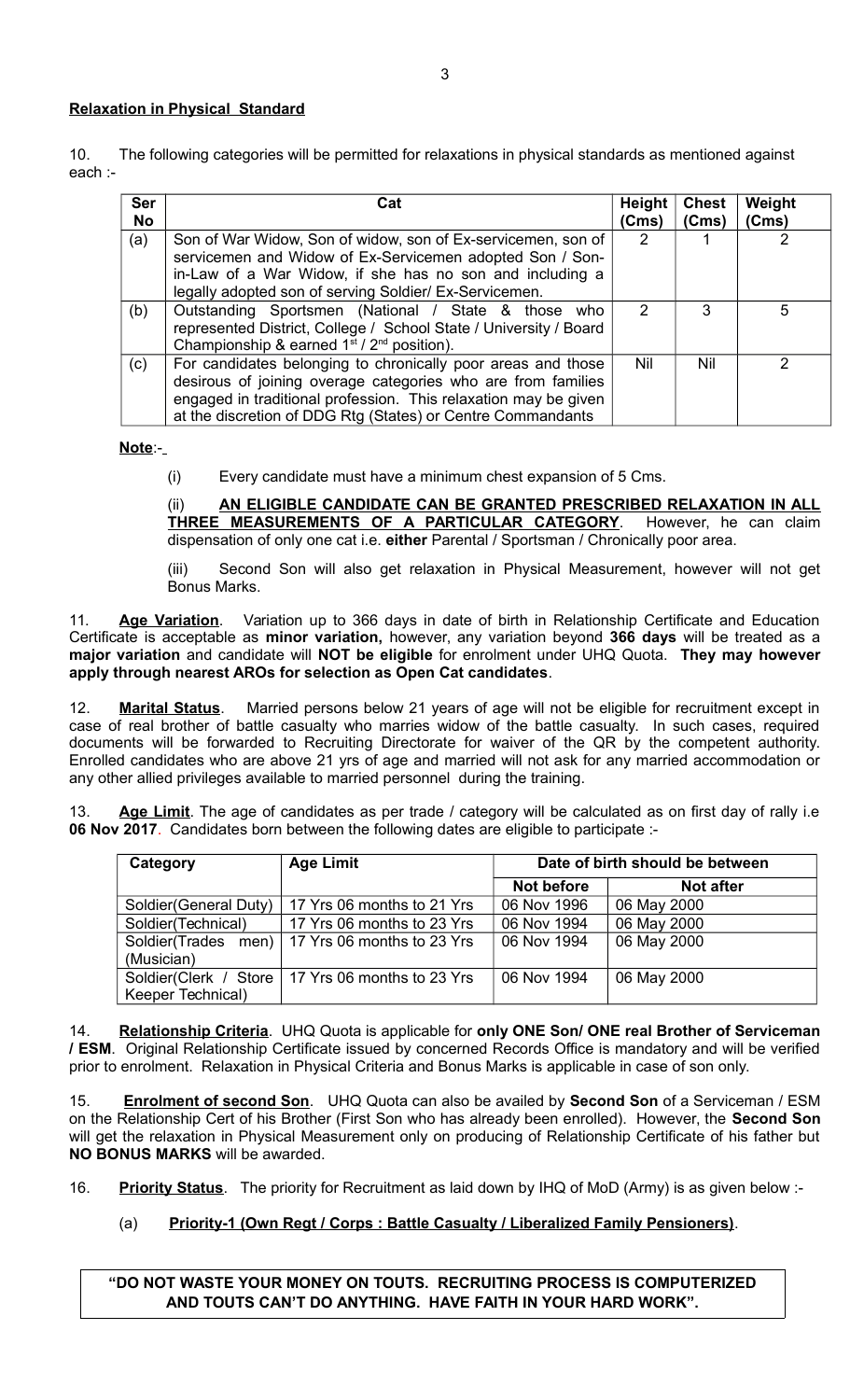(i) One Son of War Widow in receipt of Liberalized Family Pension to include legally adopted son.

4

(ii) Real Brother of Battle Casualty who marries the widow of the Battle Casualty. In case any candidate below 21 yrs is married to the widow of the deceased, Statement of Case be forwarded to this HQ through the Line Directorate for waiver of the QR by the Competent Authority.

(iii) One Son-in-Law of Battle Casualty having no Son to include husband of legally adopted daughter.

(iv) One Real Brother of unmarried Battle Casualty.

# (b) **Priority-2 (Own Regt / Corps : (Disability / Special Family Pensioners)**.

(i) In respect of Serviceman who die in harness, one Son / one legally adopted Son or one real Brother (if the Serviceman is Unmarried) where the Widow / NOK is in receipt of Special Family Pension.

(ii) One Son / one legally adopted Son of Ex-Serviceman or one real Brother (if the Ex-Serviceman is Unmarried) in receipt of Disability Pension more than 20%, and the disability is attributed to / aggravated by Military Service.

## (c) **Priority-3 (Own Regt / Corps : (Serving Soldiers / Ex-Servicemen)**.

(i) One Son of Serviceman who dies in harness to include legally adopted Son whose death is not attributed to Military service.

- (ii) One Son of serving / Ex-Serviceman to include legally adopted son.
- (iii) One Brother of Serviceman / Ex-Serviceman.

## (d) **Priority-4 (Other Regt / Corps : Battle Casualty / Liberalized Family Pensioners)**.

(i) One Son of War Widow to include legally adopted son.

(ii) Real Brother of Battle Casualty who marries the Widow. In case any candidate below 21 yrs marries the widow of the deceased, S of C to be forwarded to Rtg Dte through the Line Directorate for waiver of the QR by Competent Authority.

(iii) One Son-in-law of War Widow having no Son, to include husband of legally adopted daughter.

(iv) One real brother of unmarried Battle Casualty

.

### (e) **Priority-5 (Other Regt / Corps : Disability Pensioners / Special Family Pensioners and Serving Soldiers / Ex-Servicemen)**.

(i) Priority 2 and 3 as given in Paras 12 (b) and (c) above for **own Regt / Corps**, will be treated as Priority - 5 in respect of other Regt / Corps.

# **Note : 1. Vacancies will be filled strictly in Order of Priority.**

**2. No Sub-Priority is applicable within each Priority.**

## 17. **Instant Enrolment of Wards of Battle Casualties (For Army Air Defence only)**.

(a) **One Biological Son** of **Fatal** Battle Casualty (Death of an Army AD person including while serving in Defence Security Corps and Rashtriya Rifles in war or war like situation in Peace, in CI Ops or while providing aid to Civil Authorities).

OR

(b) **One Biological Son** of Battle Casualty Medically Boarded out (Army AD person in including Defence Security Corps and Rashtriya Rifles who are **invalided** out of service being Battle Casualty in war or war like situation in peace, in CI Ops or while providing aid to civil authorities).

(c) One real Brother of a Battle Casualty will be given Instant Enrolment, if the Deceased Soldier/Battle Casualty was unmarried /issueless or had no male child.

**Note : In case the Son of Battle Casualty defined in para 13 (a) and (b) above is under age, he will be enrolled as and when he attains the age required for enrolment.**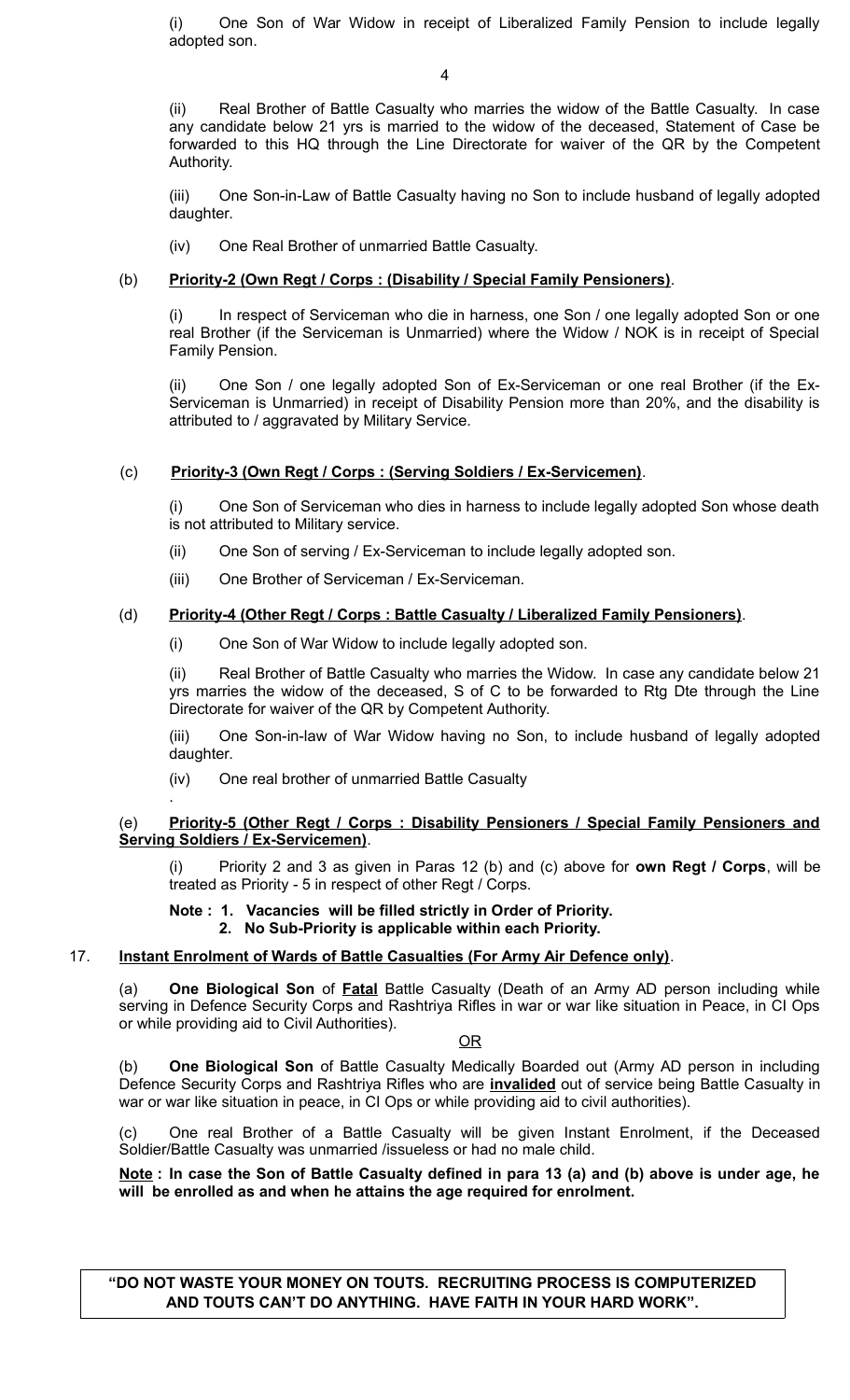18. **Selection Procedure**. The selection process is **Automated and Transparent** with different Boards of Officers for different Screening / Selection processes.

5

# **Selection Standards and Marks**

| 19. | <b>Physical Fitness Tests (PFT).</b> | The under mentioned tests are compulsory for all categories :- |
|-----|--------------------------------------|----------------------------------------------------------------|
|-----|--------------------------------------|----------------------------------------------------------------|

- (a) 1.6 Km Run. (b) Pull Ups Chin Touch on Beam (Under Grip) .
- (c) 9 Feet Ditch. (d) Zig-Zag Balance.

# 20. **Marking System for PFT**. Sys of awarding marks is as under (total 100 mks) :-

## (a) **1.6 Km Run (All Categories)**.

- $(i)$  Upto 05 Mins 30 Secs.  $\qquad \qquad -$  Gp I (60 Marks).
- $(ii)$  From 05 Mins 31 Secs to 05 Mins 45 Secs.  $-$  Gp II (48 Marks).

#### (b) **Pull Ups Chin Touch on Beam (Under Grip)**. The numbers for pull-ups on beam are common **for all categories** as under :-

| Ser No | No of Pull Ups | <b>Marks(for Soldier General</b><br>Duty & Trades men) |
|--------|----------------|--------------------------------------------------------|
| ā      |                |                                                        |
| 'b     |                | 33                                                     |
| C      |                |                                                        |
|        |                |                                                        |
| e      |                | 16                                                     |
|        | Below 6        | Fail                                                   |

### **(i) There are no marks for 9 Feet Ditch & Zig-Zag Balance, but pass is mandatory for all cat**.

#### **(ii) For Soldier Technical & Soldier Clk/SKT cat, there are no marks for run & beam tests but passing in run & beam is compulsory**.

21. **Common Entrance Examination (CEE)**. Written Tests (COMMON ENTRANCE EXAMINATION) of all categories will be objective, and to be answered on OMR Answer Sheet. **Negative marking is also applicable**. Details of Marking Sys are as under : -

| S<br><b>No</b> | <b>Categories</b>                             | <b>Subject</b>                              | Paper /<br><b>Parts</b>     | <b>Max</b><br>Marks //<br><b>Passing</b><br><b>Marks</b> | No of<br>Questi-<br>ons | <b>Marks</b><br>for<br>Each<br>Ques-<br>tion | <b>Negative</b><br><b>Marks</b><br>for each<br>wrong<br>answer | <b>Remarks</b>                                                                |
|----------------|-----------------------------------------------|---------------------------------------------|-----------------------------|----------------------------------------------------------|-------------------------|----------------------------------------------|----------------------------------------------------------------|-------------------------------------------------------------------------------|
| (a)            | Soldier(Gen<br>eral Duty /<br>SHGD)           | GK, Gen<br>Science &<br>Maths               | <b>One</b><br>Paper<br>only | 100/32                                                   | 50                      | 02                                           | 1⁄2 Mark                                                       |                                                                               |
| (b)            | Soldier<br>(Trades<br>men)                    | GK&<br>Maths                                | <b>One</b><br>Paper<br>Only | 100/32                                                   | 50                      | 02                                           | $\frac{1}{2}$ Mark                                             |                                                                               |
| (c)            | Soldier<br>(Technical)                        | GK, Phy,<br>Chem &<br>Maths                 | <b>One</b><br>Paper<br>only | 200 / 80                                                 | 50                      | 04                                           | 1 Mark                                                         |                                                                               |
| (d)            | Soldier<br>(Clerk /<br><b>Store</b><br>Keeper | GK & Gen<br>Awarenes<br>s, Maths<br>& Cmptr | Part-1                      | 100/32                                                   | 25                      | 04                                           | 1 Mark                                                         | <b>Candidate</b><br>required to score<br>min 32 Marks in<br>Part-1 and Part-2 |
|                | Technical)<br>(One Paper<br>only)             | English<br>Language                         | Part-2                      | 100/32                                                   | 25                      | 04                                           | 1 Mark                                                         | separately and<br>aggregate 80<br>Marks in total.                             |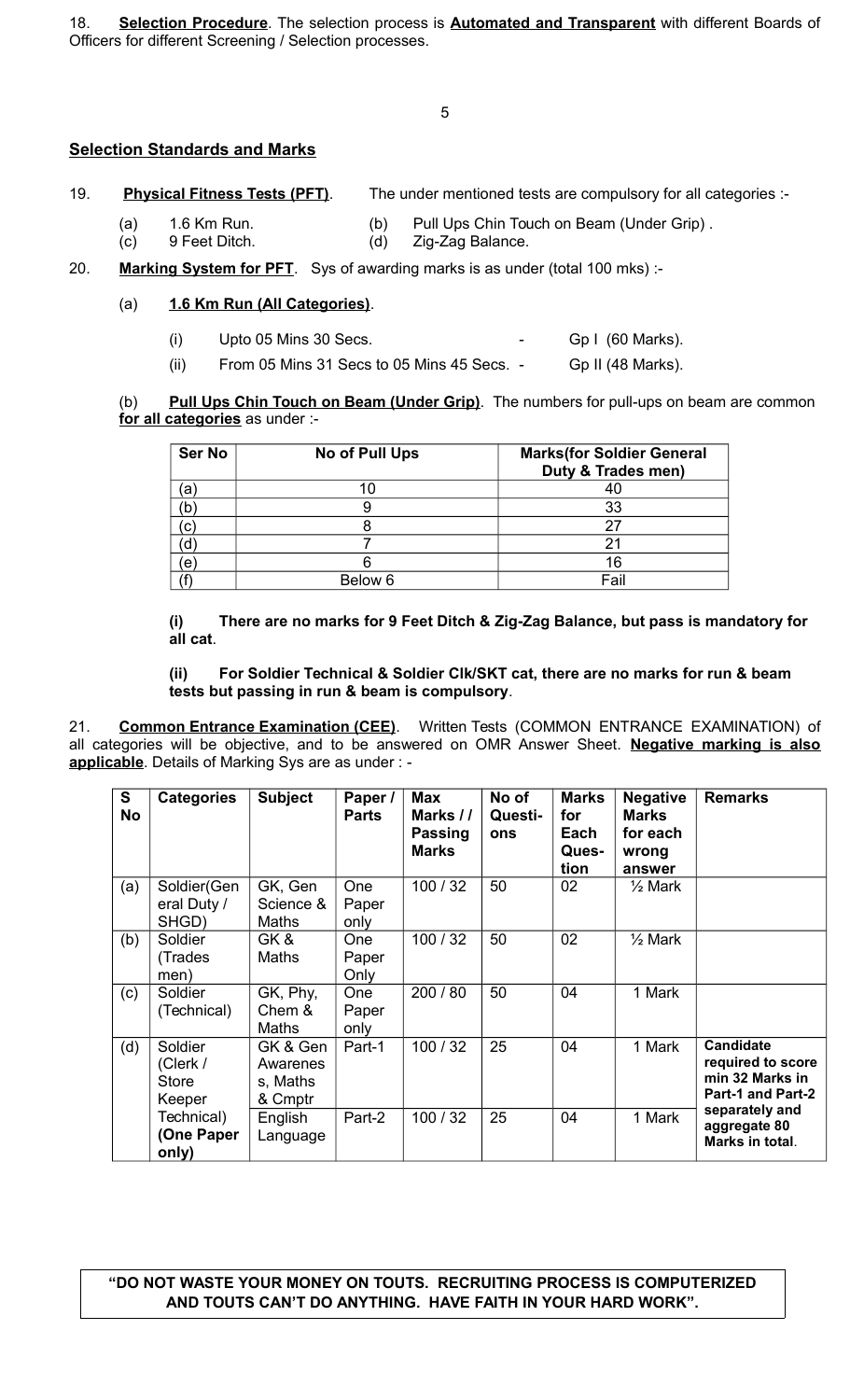| <b>Ser</b><br><b>No</b> | <b>Categories</b>                                                                                              | <b>Soldier</b><br>(General<br>Duty)                                                       | <b>Soldier</b><br>(Technical)                                                                                                           | Soldier(Cl<br>erk /<br><b>Store</b><br><b>Keeper</b><br><b>Technical</b>                                                                                   | <b>Soldier</b><br>(Trades<br>men)                                                                     |
|-------------------------|----------------------------------------------------------------------------------------------------------------|-------------------------------------------------------------------------------------------|-----------------------------------------------------------------------------------------------------------------------------------------|------------------------------------------------------------------------------------------------------------------------------------------------------------|-------------------------------------------------------------------------------------------------------|
| (a)                     | Son of Serving(SOS) / Son of ESM(SOES)<br>/ Son of War Widows(SOWW) / Son of<br>Widows(SOW) (Only for One Son) | 20 Marks                                                                                  | 20 Marks                                                                                                                                | 20 Marks                                                                                                                                                   | 20 Marks                                                                                              |
| (b)                     | Outstanding Sportsmen (only Soldier (General Duty) &                                                           |                                                                                           |                                                                                                                                         |                                                                                                                                                            |                                                                                                       |
|                         | Soldier(Technical) cat).                                                                                       |                                                                                           |                                                                                                                                         |                                                                                                                                                            |                                                                                                       |
|                         | Represented India at the International<br>level                                                                | 20 Marks                                                                                  | 20 Marks                                                                                                                                | <b>NA</b>                                                                                                                                                  | <b>NA</b>                                                                                             |
|                         | Represented state at National level                                                                            | 15 Marks                                                                                  | 15 Marks                                                                                                                                | <b>NA</b>                                                                                                                                                  | <b>NA</b>                                                                                             |
|                         | Represented Dist at the State level                                                                            | 10 Marks                                                                                  | 10 Marks                                                                                                                                | <b>NA</b>                                                                                                                                                  | <b>NA</b>                                                                                             |
|                         | Represented University Team or Regional<br>Team at Dist level (only I /II position)                            | 05 Marks                                                                                  | 05 Marks                                                                                                                                | <b>NA</b>                                                                                                                                                  | <b>NA</b>                                                                                             |
| (c)                     | NCC 'A' Cert                                                                                                   | 05 Marks                                                                                  | 05 Marks                                                                                                                                | 05 Marks                                                                                                                                                   | 05 Marks                                                                                              |
| (d)                     | NCC 'B Cert'                                                                                                   | 10 Marks                                                                                  | 10 Marks                                                                                                                                | 10 Marks                                                                                                                                                   | 10 Marks                                                                                              |
| (e)                     | NCC 'C' Cert                                                                                                   | Exempted<br>from<br><b>COMMON</b><br><b>ENTRANC</b><br>E<br><b>EXAMINAT</b><br><b>ION</b> | 15 Marks<br>(Exempted<br>from<br><b>COMMON</b><br><b>ENTRANCE</b><br><b>EXAMINATI</b><br>ON Only if<br>attended<br><b>RD</b><br>Parade) | 15 Marks<br>(Exempte<br>d from<br><b>COMMON</b><br><b>ENTRAN</b><br><b>CE</b><br><b>EXAMINA</b><br><b>TION Only</b><br>if attended<br><b>RD</b><br>Parade) | Exempte<br>d from<br><b>COMMO</b><br>N<br><b>ENTRAN</b><br><b>CE</b><br><b>EXAMIN</b><br><b>ATION</b> |
| (f)                     | Candidates having O+ level Computer<br>Cert issued by the DOEACC Society                                       | <b>NA</b>                                                                                 | <b>NA</b>                                                                                                                               | 15 Marks                                                                                                                                                   | <b>NA</b>                                                                                             |

**(i) Only one type of Bonus Marks will be given to the Candidate, whichever is maximum**. **(ii) Bonus Marks will be awarded only if the candidate qualifies (Passes) in COMMON ENTRANCE EXAMINATION**.

(iii) **NCC 'C' certificate holders (General Duty & Tradesmen) are exempted from COMMON ENTRANCE EXAMINATION**. **However, presence of candidates alongwith Original NCC 'C' Certificates is mandatory during the COMMON ENTRANCE EXAMINATION to avail the exemption**.

23. The overall marks for final selection is as per the table given below :-

| Category        | <b>Physical Fitness</b><br><b>Test (Total Mks)</b> | <b>COMMON</b><br><b>ENTRANCE</b><br><b>EXAMINATION</b><br>(Total Mks) | <b>Aptitude Test</b>   | <b>Maximum</b><br><b>Marks</b> |
|-----------------|----------------------------------------------------|-----------------------------------------------------------------------|------------------------|--------------------------------|
| Soldier         | 100                                                | 100                                                                   | Not Applicable         | 200                            |
| (General Duty)  |                                                    |                                                                       |                        |                                |
| Soldier (Trades | 100                                                | 100                                                                   | Applicable for Soldier | 200                            |
| men)            |                                                    |                                                                       | Musician only          |                                |
| Soldier         | Qualify                                            | 200                                                                   | Not Applicable         | 200                            |
| (Technical)     |                                                    |                                                                       |                        |                                |
| Soldier(Clerk   | Qualify                                            | 200                                                                   | Not Applicable         | 200                            |
| Store<br>Keeper |                                                    |                                                                       |                        |                                |
| Technical)      |                                                    |                                                                       |                        |                                |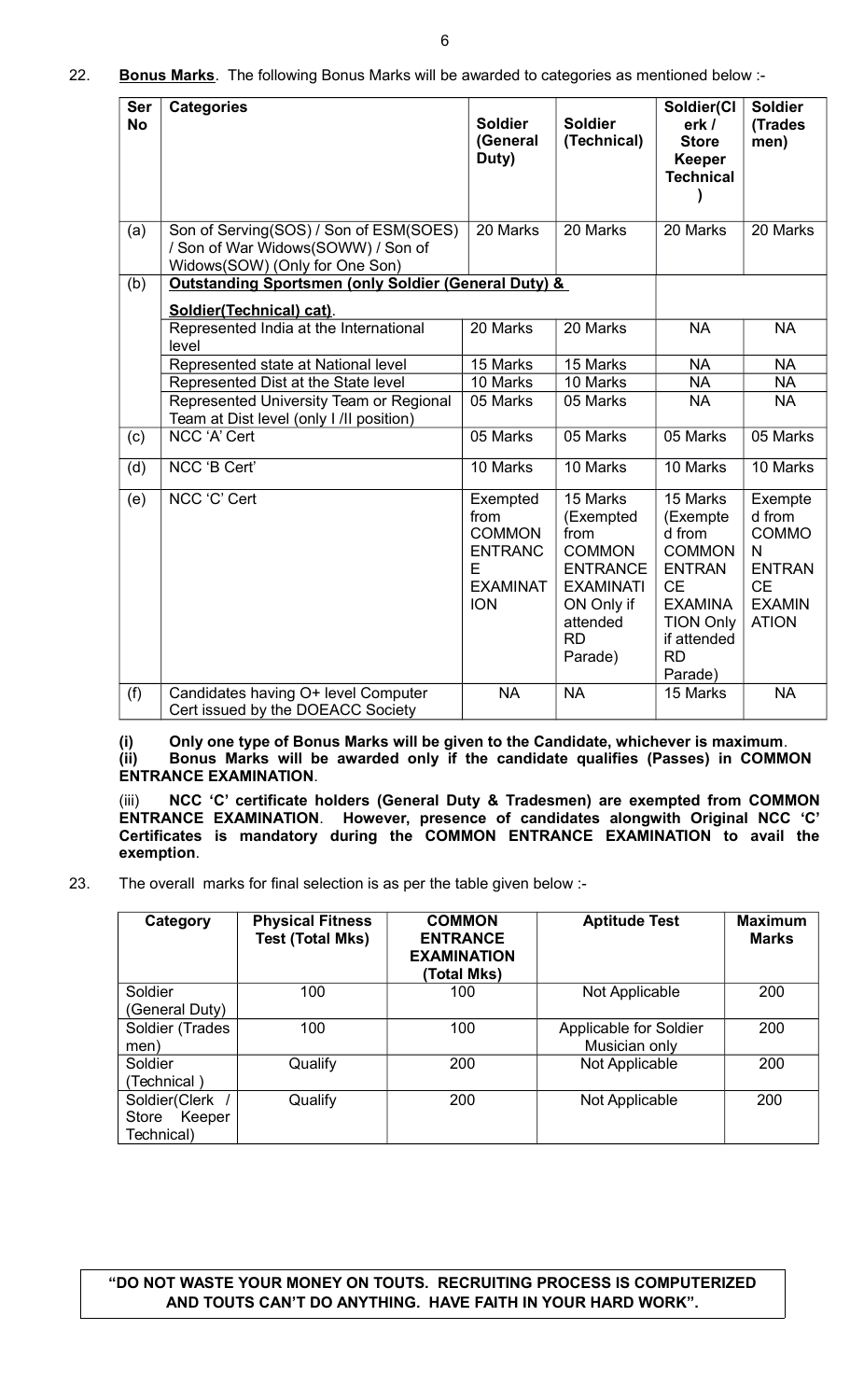### **Sports Criteria for Outstanding Sportsmen**

24. Qualifying Sports Criteria for Outstanding Sportsmen are as under :-

(a) Participation at International / National / State level with Certificate from recognized / authorised National / State Sports Body or Authority – **Will be given 1st preference for selection**.

(b) Representation in District / College / School Team in State / University /School Board Championship and earned 1st / 2nd position – **Will be given 2nd preference, ONLY IF candidate displays exceptional performance in Proficiency Trials**.

**Note** : - (i) Sports Certificate should be **within two years of Date of Screening i.e. 06 Nov 2017**.

(ii) Sponsoring Units will ensure that **COMPLETE DETAILS OF ISSUING AUTHORITY (WITH FULL POSTAL ADDRESS) IS AVAILABLE FOR VERIFICATION** and same will be fwd by sponsoring unit in sponsorship letter. **No Candidate will be accepted as Unit sponsored unless accompanied by Sponsoring Letter from Unit.** 

(c) **Sports Proficiency Trials** will be conducted by a **separate Board of Officers** during the Recruitment Rally.

## 25. **The following Sports disciplines ONLY are preferred for selection at this Centre** :-

| (a)<br>(d) | <b>Athletics</b><br>Wt Lifting | (b)<br>(e) | Wrestling<br>Basketball | (C)<br>(f) | Volleyball<br>Boxing |  |
|------------|--------------------------------|------------|-------------------------|------------|----------------------|--|
| (g)        | Handball                       | (h)        | Hockey                  | (İ)        | Football             |  |
| (k)        | Kabaddi                        |            |                         |            |                      |  |

26. **Important Points for Candidates and Serving/Ex-servicemen**. Important points for attention are as under :-

(a) Serving person / Ex-servicemen are advised to refrain from contacting touts / agents. In case of any such instance comes to light, matter will be reported to concerned authorities and action will be taken against them accordingly.

(b) No candidate will be allowed to stay in the Gopalpur Mil Station. All candidates to make own arrangement for the entire duration of rally.

(c) No Serving person / Ex-servicemen will contact the Recruiting Staff at RR& D Cell or Conducting Staff at Army AD Centre. Such cases will be immediately notified to appropriate authority and candidature will be cancelled.

(d) RECRUITMENT RELATED PLACES WILL BE OUT OF BOUNDS FOR ALL SERVING PERS / Ex-SERVICEMEN FOR THE DURATION OF THE RALLY. UNITS ARE ADVISED TO ENSURE THAT PERS SENT ON TD TO ARMY AD CENTRE / GOPALPUR MILITARY STATION DURING THIS PERIOD ARE FOR BONAFIDE PURPOSES ONLY AND SHOULD NOT BE RELATIVE OF ANY CANDIDATE PARTICIPATING IN THE RALLY.

## 27. **Cautionary Notice to Candidates**.

(a) Candidates who produce fake certificates will be handed over to the Civil Police ON THE SPOT.

(b) Army AD Centre will not be responsible for any injury or death caused to a candidate during the whole recruitment process. Candidates will participate at their own risk.

(c) **Recruitment is a free service and candidates are cautioned against falling victims to unscrupulous AGENTS / TOUTS**. Candidates are warned not to pay any money to any agent / tout or make any kind of favorable arrangement with them, as there is no way that they can influence recruiting.

(d) Candidates must take care of their documents / belongings / valuables against theft during the Rally.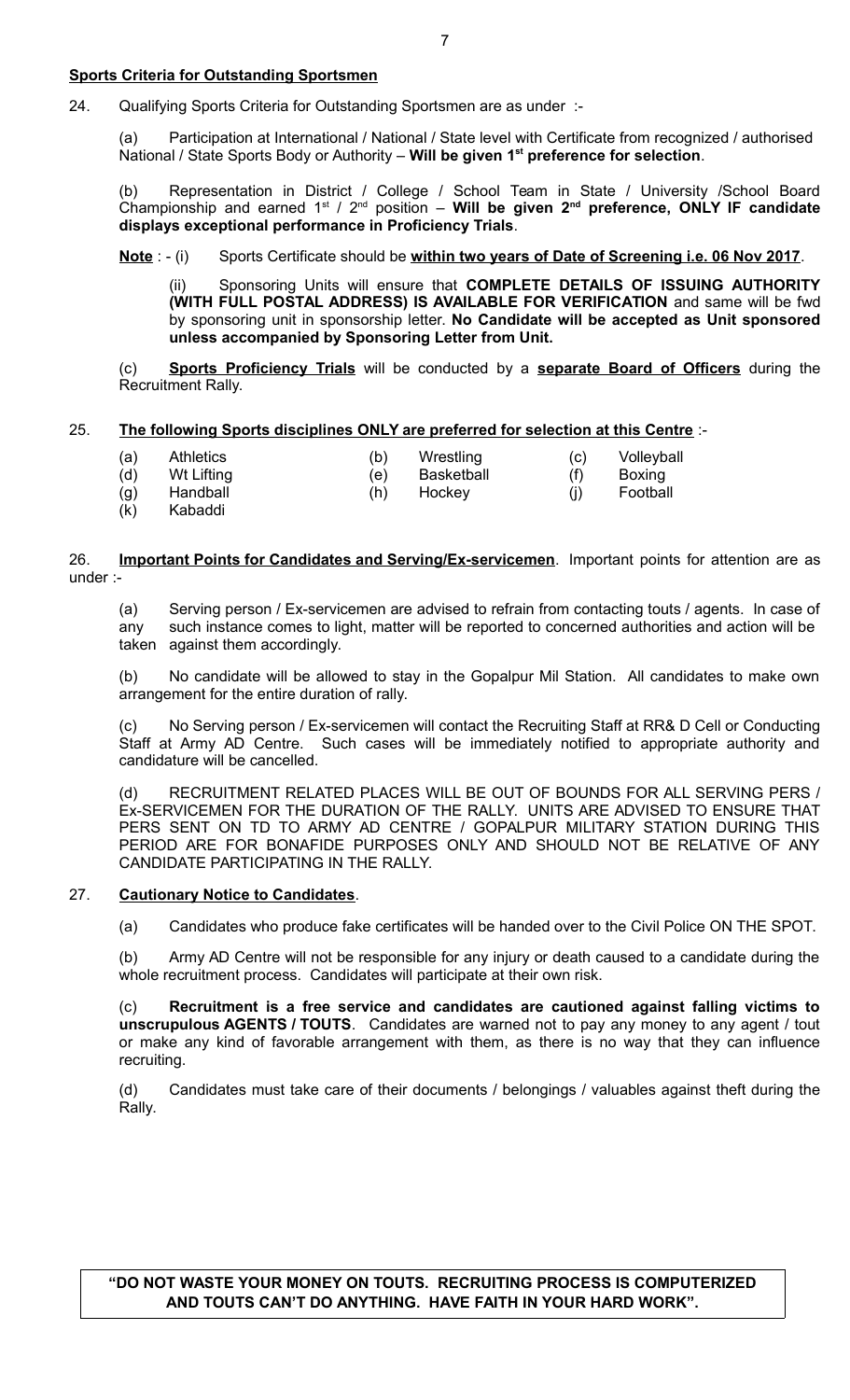# **Photo – ID**

- 28. As per latest Recruitment Guidelines original Photo ID Proof of a Candidate is mandatory and can be checked at any time during Recruitment / Enrolment process. Following Photo ID Proofs are acceptable :-
	- (a) Aadhar Card. (b) PAN Card. (c) Driving License.
	- (d) Dependent Card (only for Son of Serving / ESM) issued by Army auth Within one yr only.

29. **Aadhar, PAN Card, Email ID and Driving License are now mandatory during service ,**therefore Candidates not possessing these documents are advised to apply and produce these IDs in original at the time of enrolment.

## **Special Points of Attention**

30. **Body Tattoos**. Permanent Body Tattoos are only permitted on inner face of forearms i.e. from inside of elbow to the wrist and on the reverse side of palm / back (dorsal) side of hand. Permanent Body tattoos on any other part of the body are unacceptable and candidates will be barred from further screening. In case a non permissible tattoo is noticed during med examination / physical measurements, the matter will be reported to the screening Directorate immediate and the candidate debarred from further screening. **Tattoos removed surgically can be accepted, provided it is cleared by the Medical Authority for HBV, HCV & HIV test**. However, surgically removed Tattoos should have healed completely at the time of the Med Exam.

## 31. **Drug Abuse**.

(a) Candidates are liable to be screened for use of physical performance enhancing drugs during recruitment rally.

(b) Army AD Centre will not be responsible for any miss happening, during the run / other physical tests due to consumption of drugs.

### 32. **Medical Instructions**.

- (a) CLEAR WAX OF BOTH EARS.
- (b) GET TREATED FOR HERNIA, HYDROCELE AND SKIN DISEASES IF ANY.
- (c) BODY HAIR ON PRIVATE PARTS SHOULD BE SHAVED.
- (d) TAKE PROPER BATH ON THE DAY OF MEDICAL EXAMINATION.

#### 33. **Warning**.

- (b) BEWARE OF TOUTS / AGENTS / ANTI SOCIAL ELEMENTS.
- (c) APPROACH POLICE AND LODGE FIR IN CASE OF ANY HARASSMENT BY TOUTS.

(d) CANDIDATE PRODUCING FAKE DOCUMENTS / IMPERSONATING / RESORTING TO UNFAIR MEANS WILL BE REJECTED AND HANDED OVER TO POLICE AUTHORITIES.

- (e) DO NOT ENCOURAGE TOUTS BUT HELP ARMY TO ERADICATE THEM. ANY ONE INDULGING IN TOUTING WILL BE LIABLE TO PUNISHMENT AND WILL BE HANDED OVER TO POLICE.
- (f) TO AVOID OVERCROWDING ONLY CANDIDATES ARE ALLOWED AT THE RELLY SITE. PARENTS/FRIENDS SHOULD NOT ACCOMPANY THE CANDIDATES.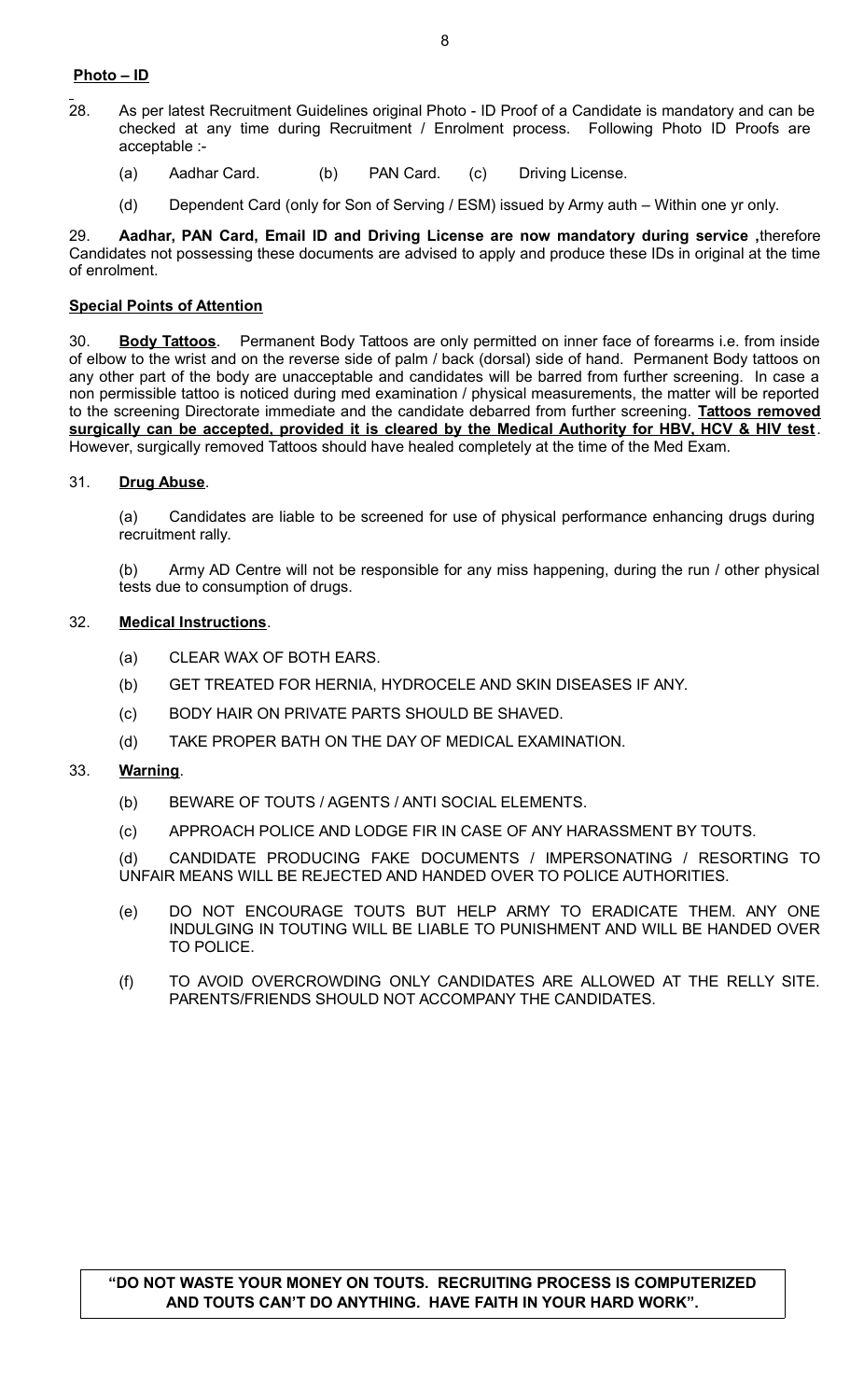# **DOCUMENTS REQUIRED FOR RECRUITMENT (IN ORIGINAL + TWO ATTESTED COPIES)**

1. **SSLC/Matric/10<sup>th</sup>/PUC/10+2/Intermediate/Higher Secondary Certificates.** Marks sheet & education board certificate issued by recognized board of education.

2. **Relationship Certificate**. Issued by Concerned Record office duly signed by CRO/SRO only with personal number and name.

(c) **Priority-1 Candidate**. Attested copy of **Part II Order** regarding Battle Casualty and **PPO / Pension Book** showing Liberalised Pension / Liberalised Family Pension .

(d) **Priority-2 Candidate**. **PPO / Pension Book** showing Disability Pension / Special Family Pension.

3. **Residence / Nativity Certificate** duly signed by the authorized signatory of the State.

4. **Original Discharge Book** of Ex-Serviceman also to be produced, name and date of birth of the candidate must have been recorded in it.

5. **Character certificate** issued by Village Sarpanch/ Local Police Station within Six Months of first day of rally **(FORMAT ATTACHED)**.

6. **Caste Certificate** from Tehsildar / SDM (for ST candidates only).

7. **Family Photo** of all members duly verified by the village Sarpanch with his stamp affixed. The period of certificate issued should be within six months **(FORMAT ATTACHED)**.

8. **Affidavit** signed by the candidate on the Stamp paper duly attested by a Notary covering the aspects ie Caste / Sub Caste / Religion, Marital Status, Permt / Postal Address, involvement in Civ / Criminal Case, Consent Cert and Undertaking by the candidate **(FORMAT ATTACHED)**.

9. **NCC / Sports and Games certificates** and other Merit certificates, if any. The validity period of Sports Certificate should be within two years from the Date of Screening.

10. The following **Photo-ID proof in Original are mandatory**:-

- (a) Aadhar Card.
- (b) PAN Card.
- (c) Driving License
- (d) Candidates should be in possession of **Single Passport Size Photograph (20 copies)**.

Computer / scanned photographs will not be accepted.

(e) **Sikh** persons are required to bring **photographs with & without Pagri**.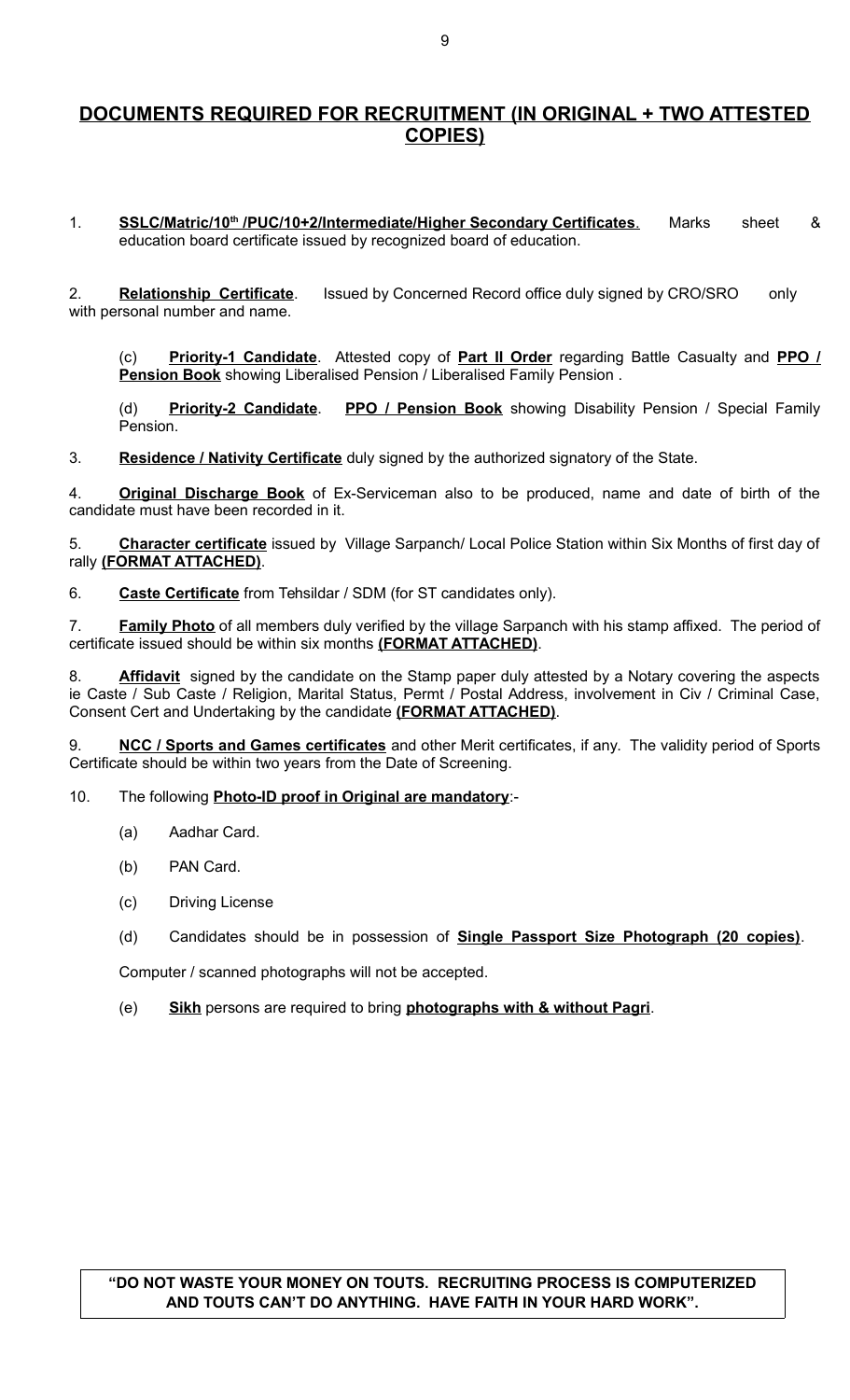# **FORMATS OF DOCUMENTS REQUIRED**

# **CHARACTER CERTIFICATE (SPECIEMEN COPY)**

| 1 <sub>1</sub> | This is to state that Mr                                                |                                                                                                                                                                                                                                                                                               | S/O | is permanent |
|----------------|-------------------------------------------------------------------------|-----------------------------------------------------------------------------------------------------------------------------------------------------------------------------------------------------------------------------------------------------------------------------------------------|-----|--------------|
|                |                                                                         | resident of under mentioned address :-                                                                                                                                                                                                                                                        |     |              |
|                | Vill<br>Post<br>Tehsil<br><b>District</b><br><b>State</b><br><b>PIN</b> | <u> 1980 - Johann John Stone, markin fizikar (h. 1980).</u><br><u> 1980 - Johann Barbara, martin din bashkar (</u><br>the control of the control of the control of the control of the control of the control of<br>the control of the control of the control of the control of the control of |     |              |
| 2.             |                                                                         | This is also to state that I know Mr                                                                                                                                                                                                                                                          | S/O | very well    |
|                |                                                                         | for the last years and he bears good character and moral.                                                                                                                                                                                                                                     |     |              |

\_\_\_\_\_\_\_\_\_\_\_\_\_\_\_\_\_\_\_\_\_\_\_\_\_\_\_ Date : Charles Contract Contract Contract Contract Contract Contract Contract Contract Contract Contract Contract Contract Contract Contract Contract Contract Contract Contract Contract Contract Contract Contract Contract Pradhan with official stamp)

**SPECIMEN:FAMILY DETAILS**

--------------------------------------------------------------------------------------------------------------------------------------------------

Family Photograph (6cm x 4cm size) duly attested by Gram Pradhan / Village Sarpanch with official stamp

(Photo should not be computer generated)

# **DETAILS OF FAMILY MEMBERS**

| Ser<br>No | Name | Relationship with<br>candidate | Date of Birth | Age |
|-----------|------|--------------------------------|---------------|-----|
|           |      |                                |               |     |
|           |      |                                |               |     |
|           |      |                                |               |     |
|           |      |                                |               |     |
|           |      |                                |               |     |

**Note** : Proof of date of birth of **BROTHER** to be submitted (Education Certificate / Birth Certificate).

\_\_\_\_\_\_\_\_\_\_\_\_\_\_\_\_\_\_\_\_\_\_\_\_\_\_\_\_ Date : Case : Contract of Village Sarpanch / Gram Pradhan with official stamp)

**"DO NOT WASTE YOUR MONEY ON TOUTS. RECRUITING PROCESS IS COMPUTERIZED AND TOUTS CAN'T DO ANYTHING. HAVE FAITH IN YOUR HARD WORK".**

10